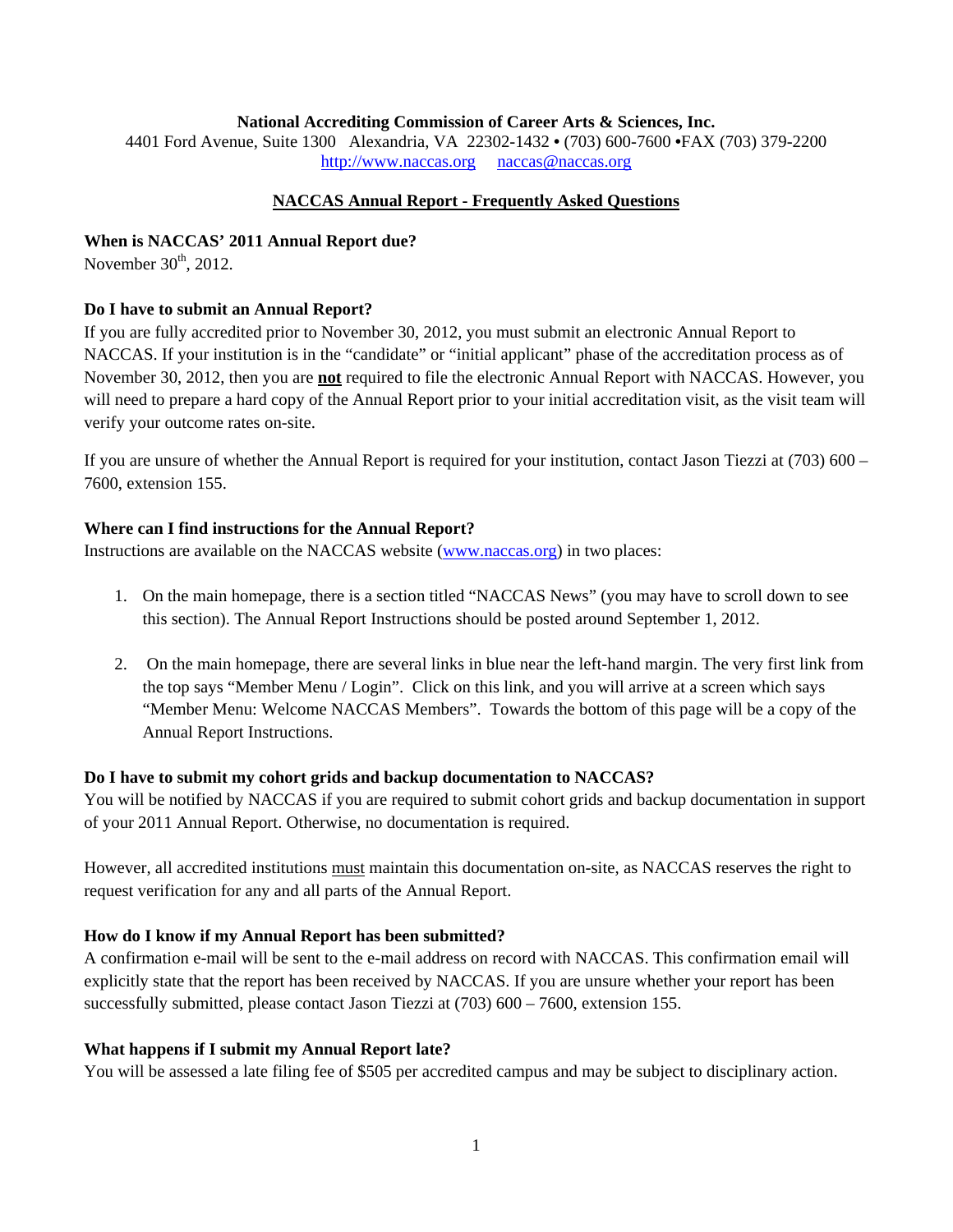## **Can I get an extension to file my Annual Report?**

You must submit your request for an extension in writing by filling out the "Extension of Time Request Form" found on our website under "Applications and Forms".

This request must be received at least 30 days prior to November 30, 2012 and be accompanied by a letter of explanation of why the extension is needed. A request submitted within 30 days of the due date may result in a late fee, where applicable.

Extensions will be considered by NACCAS on a case-by-case basis.

## **The system is preventing me from submitting my Annual Report.**

The electronic system will not allow you to submit your Annual Report until all information tabs (Program Information, Loan Program Information, Compliance Information, and Enrollment Growth Information) have been completed. Please contact NACCAS if you are still unable to submit your Annual Report.

## **I accidentally submitted my Annual Report before I was finished!**

If it is prior to midnight on November 30, 2012, please contact Jason Tiezzi in order to have your Annual Report unlocked. If it is after this date, you will need to file an "annual report change request form" to unlock/modify your report.

Please be advised you must **resubmit** you Annual Report after you have made your changes or you may be assessed a late fee.

# **I do not offer a barbering or manicuring class. Do I have to fill in the program information for those sections?**

You must complete every program section in the "Programs Information" tab. When selecting a program your institution does not offer, simply answer "No" to the question "Was this class taught in 20XX?" and you will not be required to fill in the rest of the information for the corresponding program.

## **I offer a combination program that does not appear in the program information tab. What should I do?**

NACCAS calculates its outcome rates on an institutional basis, rather than programmatic basis, meaning NACCAS is not particularly concerned with where you enter "borderline" programs. Generally, we recommend that you add the program to whichever category you feel is most relevant. Just make sure you keep a record of which programs were entered where.

## **My outcome rates are not in compliance with NACCAS! What now?**

Institutions that are found out of compliance with Standard I, Criterion 5 will be placed on "Low Outcomes Monitoring" and will receive written notification from NACCAS outlining any additional reporting requirements. This notification will also outline the deadline for returning to compliance, which is determined by the institution's longest program on record.

Typically, institutions will have 12 to 18 months from the time of initial non-compliance to establish compliance before the Commission must take adverse action, including probation and a withdrawal of accreditation.